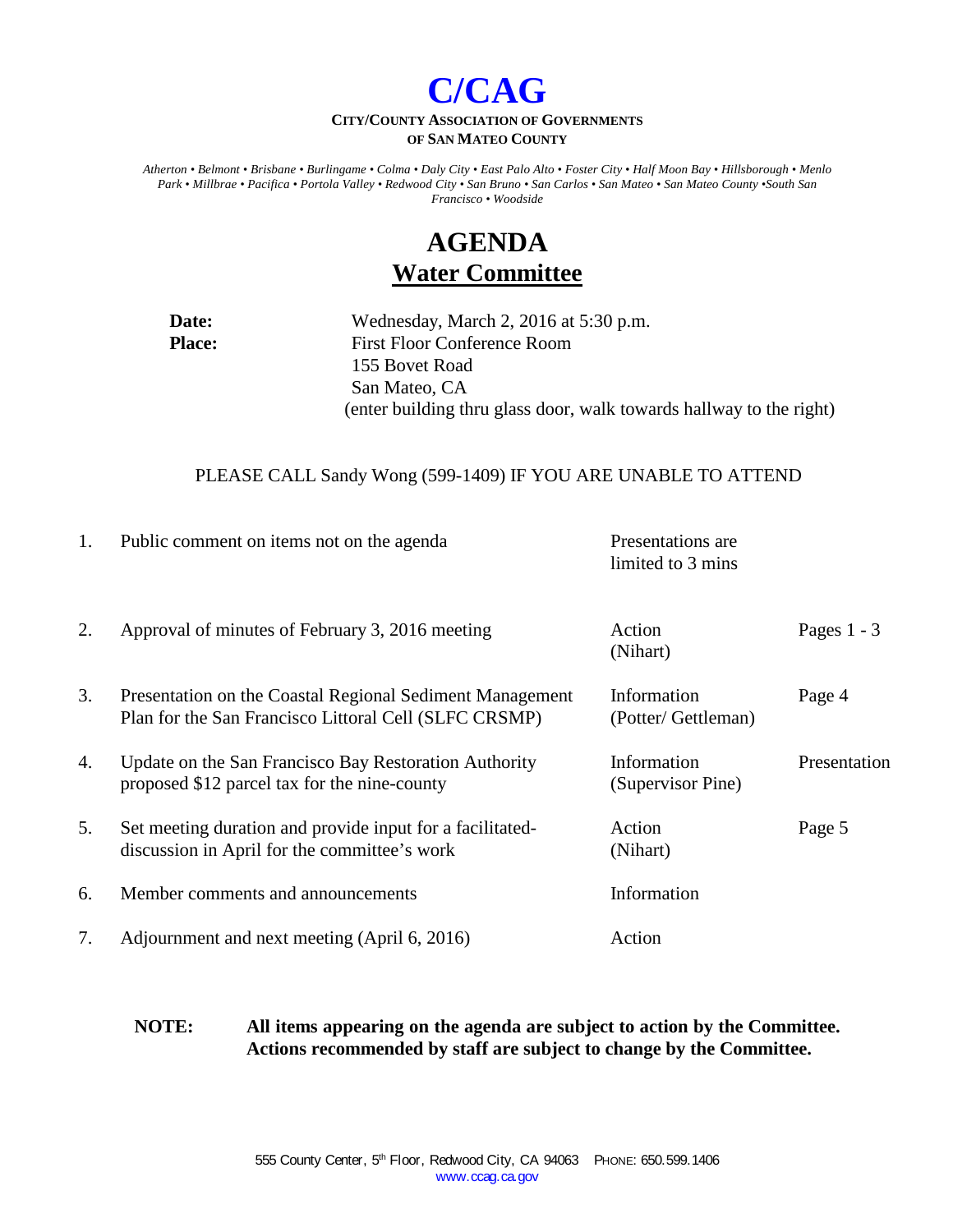### **CITY/COUNTY ASSOCIATION OF GOVERNMENTS Water Committee**

#### **MINUTES MEETING OF FEBRUARY 3, 2016**

The meeting was called to order by Chair Joe Goethals in the First Floor Conference Room at 155 Bovet Road, San Mateo, at 5:35 p.m. Attendance sheet is attached.

### **1. Nomination and election of a Chair and a Vice Chair.**

Chair:

Member O'Connell (San Bruno) moved to nominate and elect Mary Ann Nihart as the Chair, member Gordon seconded. Member Pine moved to nominate and elect Joe Goethals as the Chair, member Horsley seconded.

Staff gathered and announced the ballot result as follows:

Members Futrell, Goethals, Horsley, Lewis, Patterson, and Pine, voted for Joe Goethals.

Members Derwin, Gordon, Jackson, Nihart, O' Connell (Brisbane), O'Connell (San Bruno), and Sandkulla, voted for Mary Ann Nihart.

Mary Ann Nihart was elected the Chair (7-6).

Vice Chair:

Member Horsley moved to nominate and elect Dave Pine as the Vice Chair, member Goethals seconded. Motioned carried unanimously.

### **2. Public Comments on items not on the agenda.**

None

### **3. Approval of minutes of January 6, 2016 meeting.**

Member Goethals moved approval of the minutes, member O'Connell (Brisbane) seconded. Motion passed unanimously.

### **4. Presentation from the Santa Clara Valley Water District (information item).**

Ms. Barbara Keegan, Chair of the Board, Santa Clara Valley Water District (SCVWD), provided a presentation on the agency, including its history, mission, area of responsibilities, governance, programs, and funding sources. Ms. Keegan was joined by her staff, Rick Callender. Deputy Administrative Officer of SCVWD.

Ms. Keegan mentioned tour of their "Advanced Water Purification Center" is available. Members of the committee expressed interest and directed staff to set up a tour.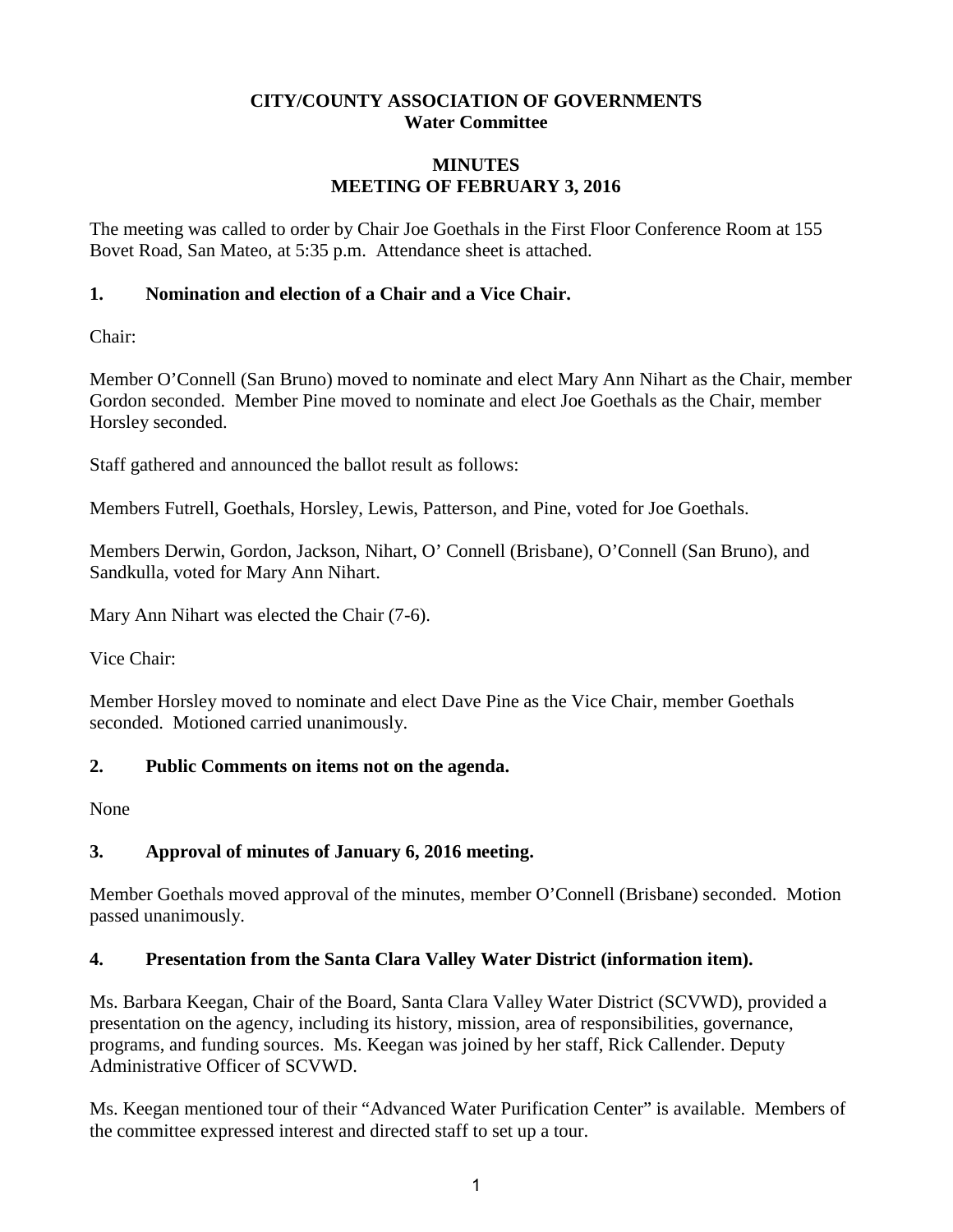### **5. Presentation on Integrated Regional Water Management (information item).**

Mr. Stephen Ritchie, Chair of the Coordinating Committee for the Bay Area Integrate Regional Water Management Plan (BAIRWMP), provided a presentation on the IRWM funding. The BAIRWMP is a nine-county effort to coordinate and improve water supply reliability, protect water quality, manage flood protection, maintain public health standards, protect habitat and watershed resources, and enhance the overall health of the Bay.

More importantly, it is a way to access state water bond funding. Many water bond funding elements have made inclusion in an IRWMP a prerequisite for funding. Mr. Ritchie showed a list of projects funded in San Mateo County. He also encouraged more participation from San Mateo County agencies.

Projects in the following functional areas are included in BAIRWMP: Water Supply/Water Quality, Wastewater/Recycle Water, Flood Control/Stormwater, Habitat/Watersheds.

Draft guidelines for the upcoming Prop 1 IRWM funding round were released in January. It is projected that \$65 million will be available for Bay Area projects. Applications for funding are due to Department of Water Resources around August. Information on BAIRWMP can be found at: <http://www.bairwmp.org/>

### **6. San Mateo County Improving Flood Control in County's Area of Responsibility. (information item)**

Mr. Jim Porter, San Mateo County Director of Public Works, provided a presentation on their upcoming proposal to the County Board of Supervisors for approval of funding to expand on flood control responsibilities. The proposal includes \$200,000 in FY 15/16 for two new full-time positions, as well as additional future funding for the next three years for projects. If approved by the Board of Supervisors, this funding will include providing support to C/CAG's Water Committee.

### **7. Update on mapping of water issues in GIS. (information item)**

C/CAG staff Matt Fabry provided a very brief sample of the in-progress GIS map as part of the Stormwater Green Infrastructure Resource planning effort.

### **8. Discussion on committee workplan (Action).**

Committee members had a short discussion on how to define its work for the rest of this calendar year. Since inception, the committee has gathered information via hearing presentations from various agencies. One more presentation from the SF Litorel Cell is being scheduled for the March meeting. Staff recommended the committee to hold a facilitated discussion at the April meeting to define its work and desired outcome to be submitted back to the C/CAG Board.

## **9. Member comments and announcements (information item).**

Members requested to hold future meetings in a larger room.

### **9. Adjournment.**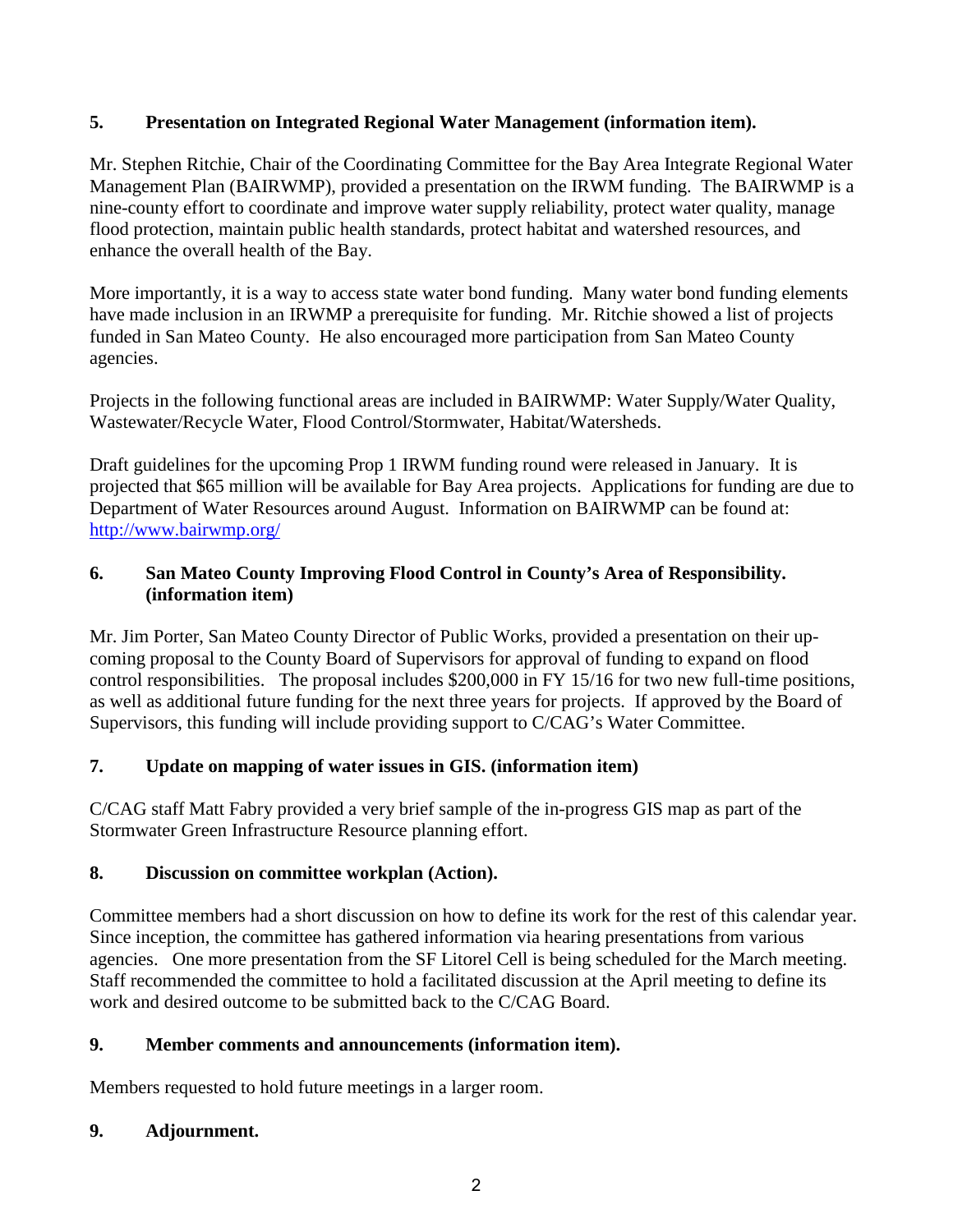| <b>Name</b>            | <b>Agency</b>                  | Dec 7, 15 | Jan 6, 16 | Feb 3, 16            |
|------------------------|--------------------------------|-----------|-----------|----------------------|
| <b>Elizabeth Lewis</b> | Atherton                       |           | X         | $X(5:46 \text{ pm})$ |
| Terry O'Connell        | <b>Brisbane</b>                | X         | X         | $X(5:40 \text{ pm})$ |
| Mary Ann Nihart        | Pacifica                       | X         | X         | X                    |
| Maryann Derwin         | Portola Valley                 | X         |           | X                    |
| Alicia Aguirre         | Redwood City                   |           |           |                      |
| Irene O'Connell        | San Bruno                      | X         | X         | X                    |
| <b>Joe Goethals</b>    | San Mateo                      | X         | X         | X                    |
| Deborah Gordon         | Woodside                       | X         |           | X                    |
| Dave Pine              | County of San Mateo            | X         | X         | X                    |
| Don Horsley            | County of San Mateo            | X         |           | X                    |
| Nicole Sandkulla       | <b>BAWSCA, General Manager</b> | X         | X         | X                    |
| Connie Jackson         | San Bruno (City Manager)       | X         | 5:33 pm   | $X(5:46 \text{ pm})$ |
| <b>Larry Patterson</b> | San Mateo (City Manager)       | X         | X         | X                    |
| Mike Futrell           | SSF (City Manager)             | X         |           | X                    |

**Water Committee Attendance** 

### **Others in attendance:**

| Sandy Wong, Matt Fabry  | C/CAG staff                |
|-------------------------|----------------------------|
| Nirit Eriksson          | Legal counsel              |
| Afshin                  | <b>Belmont DPW</b>         |
| Paul Willits            | Hillsborough DPW           |
| <b>Jim Porter</b>       | <b>SMC DPW</b>             |
| Len Materman            | <b>SFCJPA</b>              |
| Michael Barber          | Supervisor Pine's office   |
| <b>Hilary Papendick</b> | San Mateo County           |
| Kim Springer            | San Mateo County           |
| Zack Miller             | Sustainable Silicon Valley |
| Brian Schmidt           | <b>SMC</b> resident        |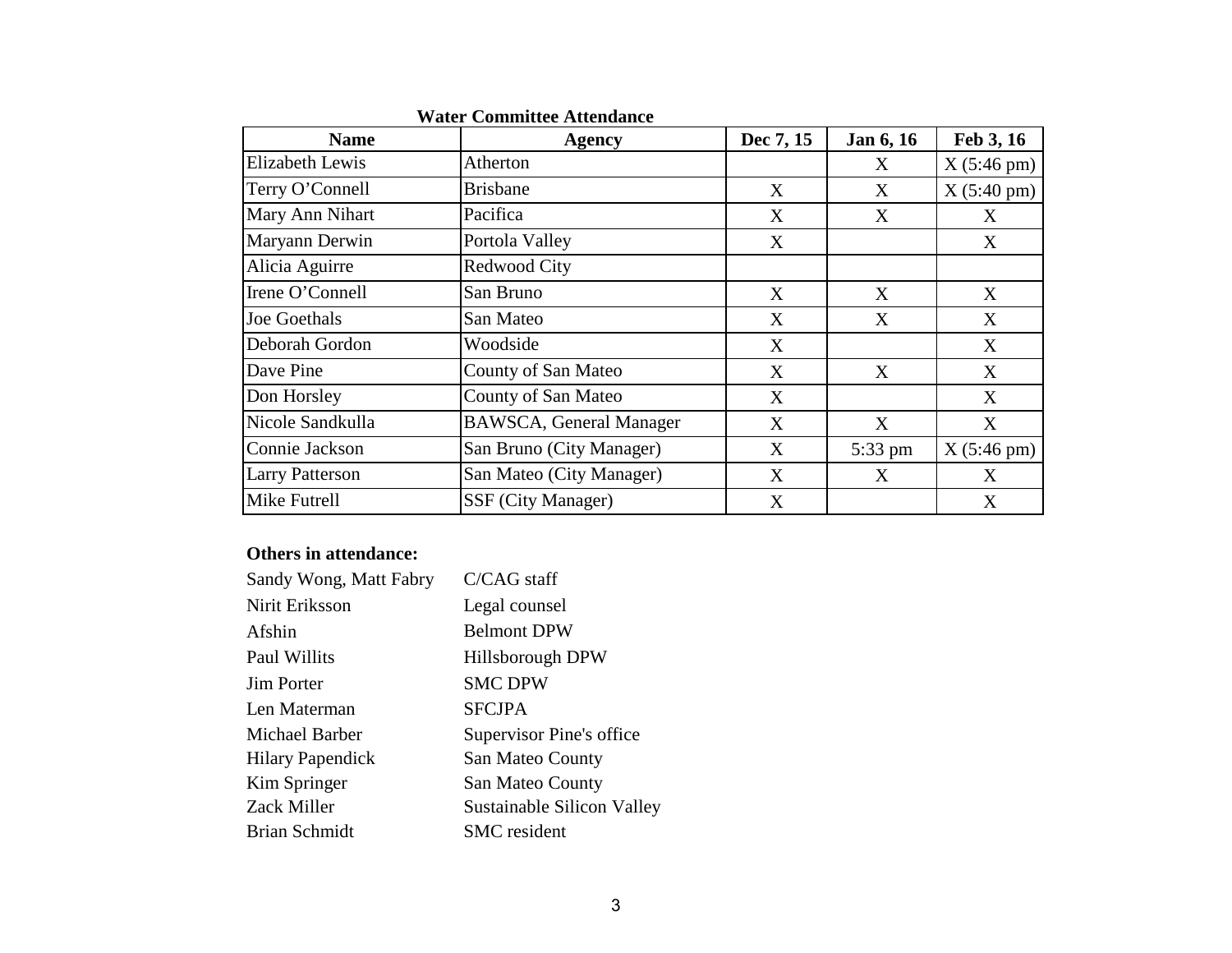# **C/CAG AGENDA REPORT**

| Date:    | March 2, 2016                                                                                                               |
|----------|-----------------------------------------------------------------------------------------------------------------------------|
| To:      | <b>C/CAG Water Committee</b>                                                                                                |
| From:    | Sandy Wong, Executive Director                                                                                              |
| Subject: | Receive a presentation on the Coastal Regional Sediment Management Plan for<br>the San Francisco Littoral Cell (SLFC CRSMP) |
|          | (For further information or questions contact Sandy Wong at 599-1409)                                                       |

#### **RECOMMENDATION**

That the C/CAG Water Committee receive a presentation on the Coastal Regional Sediment Management Plan for the San Francisco Littoral Cell (SLFC CRSMP).

#### **FISCAL IMPACT**

None.

#### **SOURCE OF FUNDS**

N/A

#### **BACKGROUND**

The Coastal Regional Sediment Management Plan (CRSMP) for the San Francisco Littoral Cell (SFLC) is being developed to assist government entities, municipalities, stakeholders, and communities in developing strategies for the beneficial use of sediments to address coastal erosion and storm damage.

For futhter information:

[http://www.sfestuary.org/wp-content/uploads/2015/11/Draft\\_SFLC\\_CRSMP\\_20160104.pdf](http://www.sfestuary.org/wp-content/uploads/2015/11/Draft_SFLC_CRSMP_20160104.pdf)

It is recommended the committee to receive a presentation from:

Chris Potter, Co-Chair of the Coastal Sediment Management Workgroup Benjamin Gettleman, Kearns & West, Inc.

#### **ATTACHMENT**

None.